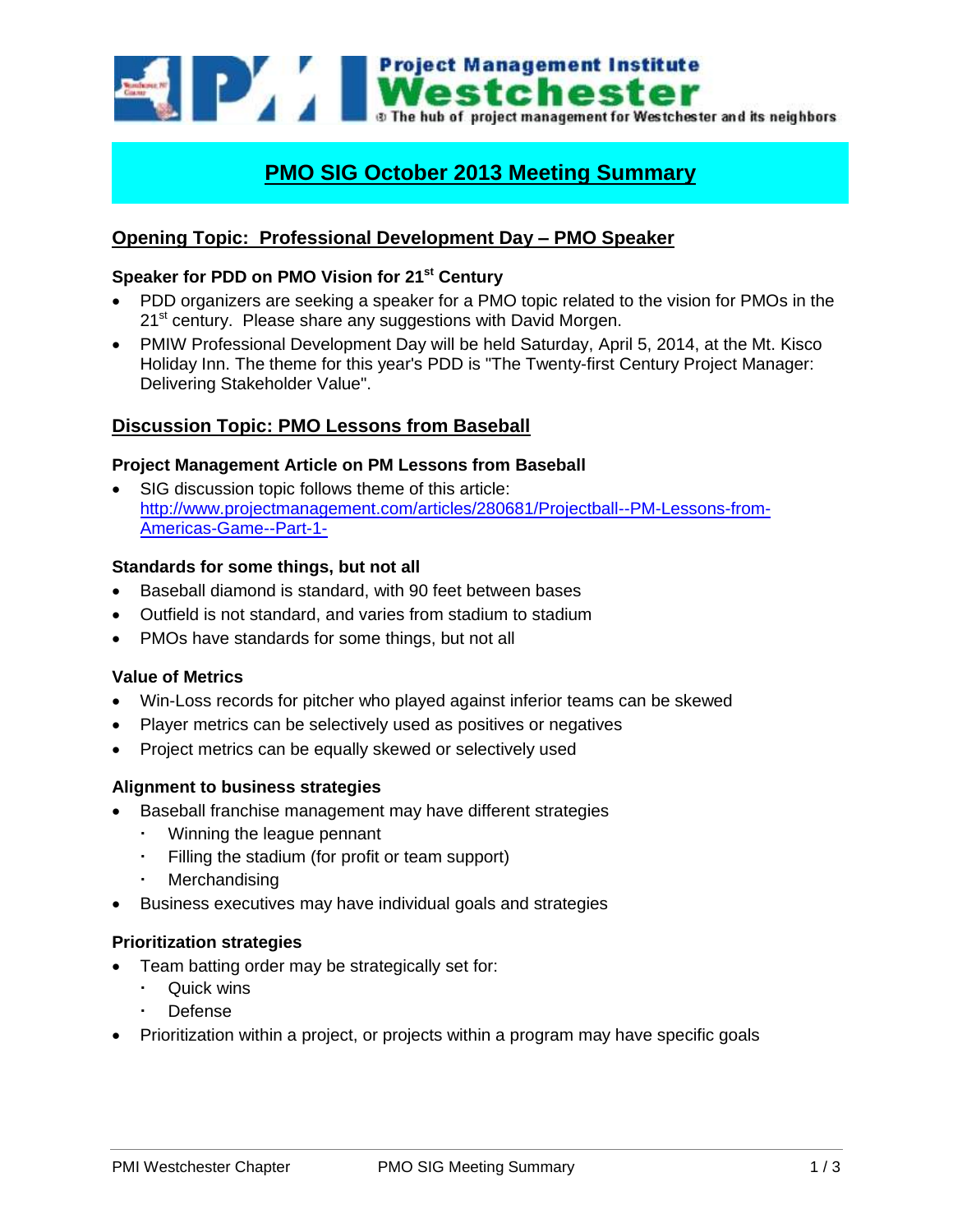

## **Matching size of organization to size of business**

- Major league, Minor league, Little league Each is staffed and managed according to size of league 'business'
- Likewise PMOs and project teams are sized according to business

#### **Utilization of team members**

- Manager decision to keep pitcher in game vs. sending in relief pitcher
	- Risk burnout of team member by continued utilization
	- Saving talent (relief pitcher) for later need
- Decisions based on what has been accomplished, what is in progress, what is planned next

#### **Ethics – Heroes vs. Villains**

- Establishing a good record (metrics), but by questionable means
	- Team member has good playing stats, but was using steroids
- Fixing a game, Selective presentation of facts (stats)
	- Making a project outcome look better than it really is
	- Rigging a proof of concept to get a project approved

#### **Project cycles and phases**

- Cycles can be defined and managed along different scales
	- Managing a season, managing a game, managing an inning
- Phases of a project
	- Planning Scouting, Drafting, Spring training
	- Execution Season and post-season games
	- Closing Lessons learned; Apply to trading, awards

#### **Rewards and Recognition**

- MVP recognition of outstanding team member
- Contract renewal reward for job well done

## **Next Meeting**

Next meeting is in November. Topic: TBD

## **PMO SIG Discussion Topics to Consider**

- 1. PMO Practice
	- a. PMO Resources Templates, Websites, etc.
- $\sqrt{\phantom{a}}$  b. PMO Best Practices to support learning and process improvement within project teams
- $\sqrt{ }$  c. Coordination to roll out Agile in your organization
	- d. PMO Governance and Portfolios
	- 2. PMO Promotion
		- a. Looking at the PMO from the Outside
		- b. PMO Promotion in the Academic World
		- c. Promoting the value of the PMO